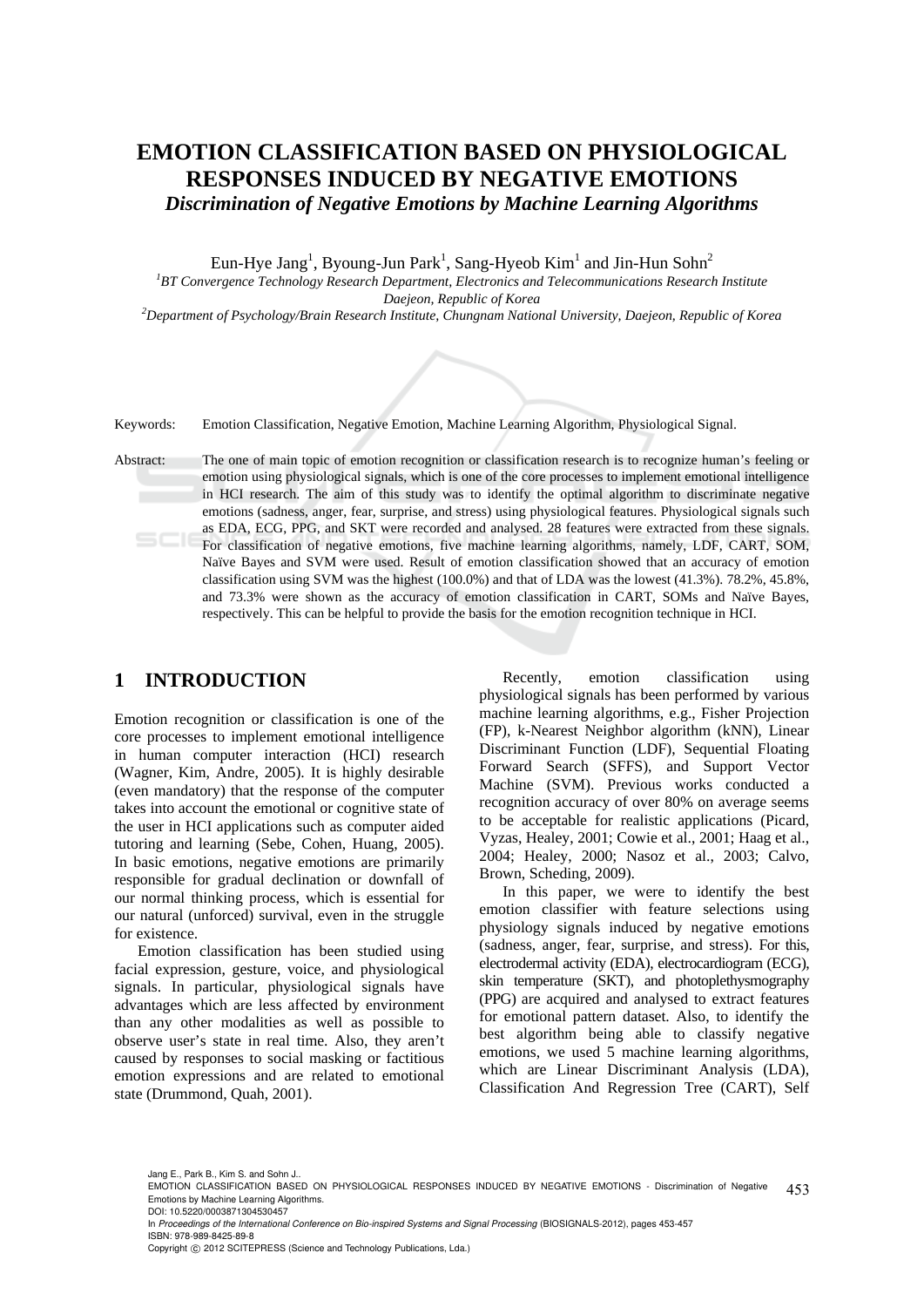Organizing Map (SOM), Naïve Bayes, and SVM, which are used the well-known emotion algorithms.

## **2 EMOTION CLASSIFICATION TO DISCRIMINATE NEGATIVE EMOTIONS**

12 college students (21.0 years ± 1.48) have participated in this study. They reported that they have no history of medication due to heart disease, respiration disorder, or central nervous system disorder. They filled out a written consent before the beginning of the study and compensated \$20 per session for their participation.

#### **2.1 Emotional Stimuli**

Fifty emotional stimuli (5 emotions x 10 sets), which are the 2-4 min long audio-visual film clips captured originally from movies, documentary, and TV shows, were used to successfully induce emotions (sadness, anger, fear, surprise, and stress) in this study (Figure 1).



Figure 1: The example of emotional stimuli.

The stimuli were examined their appropriateness and effectiveness by preliminary study which 22 college students rated the category and intensity of their experienced emotion on questionnire after they were presented each film clip. The appropriateness means the consistency between emotion intended by experimenter and participanats' experienced. The effectiveness was determined by the intensity of emotions reported and rated by the participants on a 1 to 11 point Likert-type scale (e.g., 1 being "least surprising" or "not surprising" and 11 being "most surprising"). The result showed that emotional stimuli had the appropriateness of 91% and the effectiveness of 9.4 point on average.

### **2.2 Experimental Settings and Procedures**

The laboratory is a room of  $5m \times 2.5m$  size having a sound-proof (lower than 35dB) of the noise level where any outside noise or artifact are completely blocked. A comfortable chair is placed in the middle of the laboratory and 38 inch TV monitor set for presentation of film clips is placed in front of the chair. An intercommunication device is placed to the right side of chair for subjects to communicate with an experimenter. A CCTV is installed on the top of the monitor set to observe participants' behaviours.

Prior to the beginning of experiment, experiment procedure was introduced to participants, and electrodes on their wrist, finger, and ankle were attached for measurement of physiological signals. Physiological signals were measured for 1 min prior to the presentation of the stimulus (baseline) and for 2 to 4 min during the presentation of the stimulus (emotional state) then for 1min after presentation of the stimulus as recovery term.

#### **2.3 Physiological Measures**

The physiological signals were acquired by the MP100 system (Biopac system Inc., USA). The sampling rate of signals was fixed at 256 samples for all the channels. EDA was measured from two Ag/AgCl electrodes attached to the index and middle fingers of the non-dominant hand. ECG was measured from both wrists and one left ankle (reference) with the two-electrode method based on lead I. PPG and SKT were measured from the little finger and the ring finger of the non-dominant hand, respectively. Appropriate amplification and bandpass filtering were performed.

The obtained signals were analyzed for 30 sec from the baseline and the emotional states by AcqKnowledge (ver 3.8.1) software (USA). The 28 features were extracted and analyzed from the physiological signals as shown in Table 1 and Figure 2.

Skin conductance level (SCL), average of skin conductance response (mean SCR) and number of skin conductance response are obtained from EDA. The mean (mean SKT) and maximum skin temperature (max SKT) and the mean amplitude of blood volume changes (mean PPG) are gotten from SKT and PPG, respectively.

ECG was analysed in the view point of time (statistical and geometric approaches) and frequency domain (FFT and AR). RRI is the interval time of R peaks on the ECG signal. RRI and heart rate (HR) offers the mean RRI (mean RRI) and standard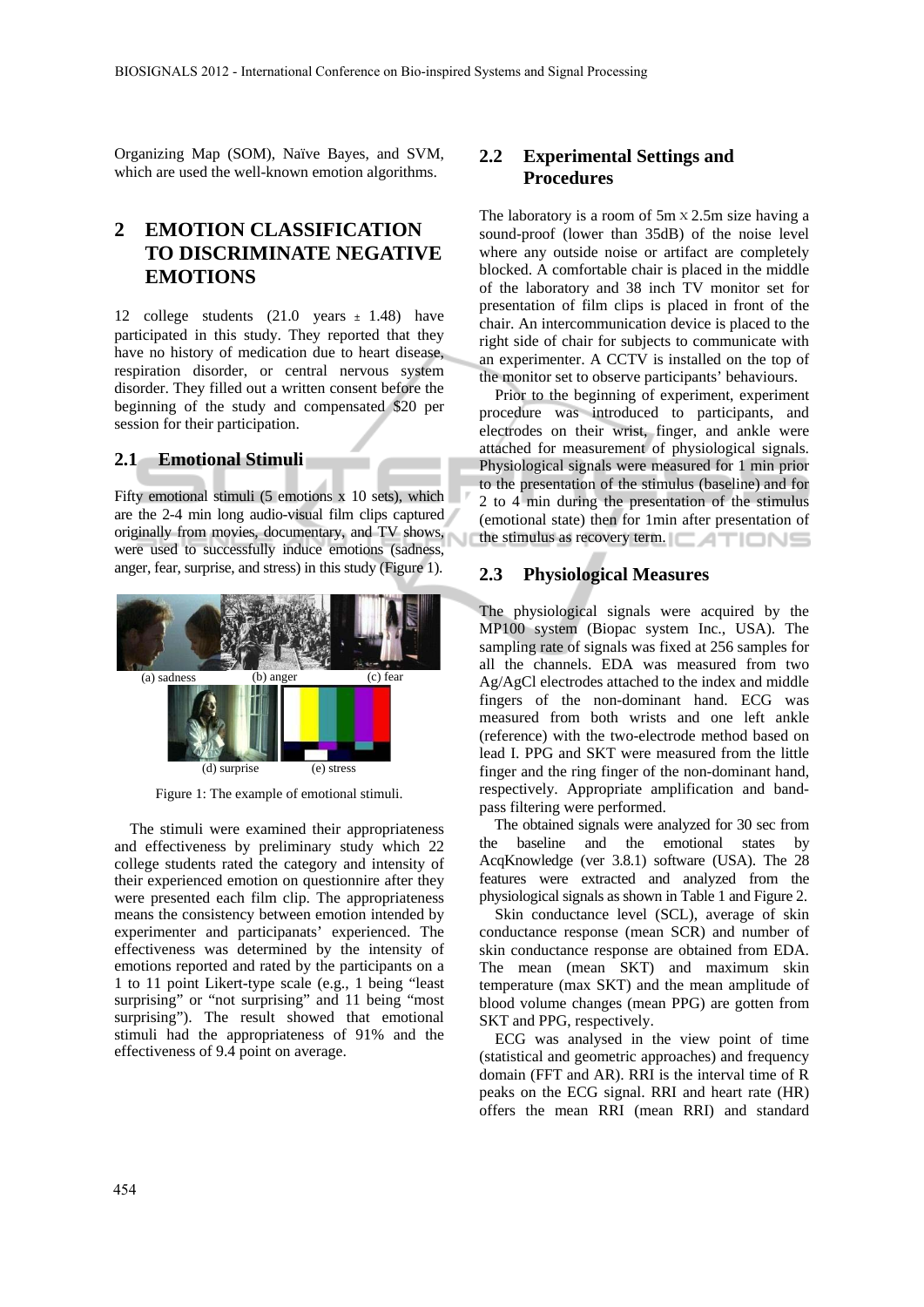| <b>Signals</b> |                     | <b>Features</b>          |                                                                                          |  |  |
|----------------|---------------------|--------------------------|------------------------------------------------------------------------------------------|--|--|
| <b>EDA</b>     |                     | SCL, NSCR, meanSCR       |                                                                                          |  |  |
| SKT            |                     | meanSKT, maxSKT          |                                                                                          |  |  |
|                | <b>PPG</b>          | meanPPG                  |                                                                                          |  |  |
|                | Time<br>domain      | Statistical<br>Parameter | meanRRI, stdRRI,<br>meanHR, RMSSD, NN50,<br>pNN50                                        |  |  |
|                |                     | Geometric<br>parameter   | SD1, SD2, CSI, CVI,<br>RRtri, TINN                                                       |  |  |
| ECG            | Frequency<br>domain | FFT                      | FFT_apLF, FFT_apHF,<br>FFT nLF, FFT nHF,<br>FFT LF/HF ratio                              |  |  |
|                |                     | AR                       | $AR$ <sub>ap</sub> $LF$ , $AR$ <sub>ap</sub> $HF$ ,<br>AR nLF, AR nHF,<br>AR LF/HF ratio |  |  |



Figure 2: The example of acquired physiological signals.

deviation (std RRI), the mean heart rate (mean HR), RMSSD, NN50 and pNN50. RMSSD is the square root of the mean of the sum of the squares of differences between successive RRIs. NN50 is the number of RRI with 50msec or more and the proportion of NN50 divided by total number of RRI is pNN50. In addition to those, RRI triangular index (RRtri) and TINN are extracted from the histogram of RRI density as a geometric parameter. RRtri is to divide the entire number of RRI by the magnitude of the histogram of RRI density and TINN is the width of RRI histogram (M-N) as shown in Figure 3.

The relations between  $RRI(n)$  and  $RRI(n+1)$  are shown in Fig. 6 called Lorentz plot or Poincare plot. Here, n and n+1 are n-th and n+1-th values of RRI, respectively. In the figure, L is the direction that is efficient for representing data, and T is the orthogonal direction of L. The standard deviations, SD1 and SD2, are gotten for T and L directions, respectively. The cardiac sympathetic index (CSI) is calculated by  $CSI = 4SD2/4SD1$  and the cardiac vagal index (CVI) is obtained from  $CVI = log10$ (4SD1 \* 4SD2) as an emotional feature. SD1, SD2, CSI and CVI reflect short term HRV (Heart Rate Variability), long term HRV, sympathetic nerve activity and parasympathetic activity, respectively.



For extracting an emotional feature based on physiological signals, we use the fast Fourier transform (FFT) and the auto regressive (AR) power spectrum. The band of low frequency (LF) is 0.04~0.15 Hz and the high frequency (HF) is 0.15~0.4Hz. The total spectral power between 0.04 and 0.15 Hz is apLF and the normalized power of apLF is nLF. apHF and nHF are the total spectral power between 0.15 and 0.4 Hz and the normalized power, respectively. L/Hratio means the ratio of low to high frequency power. These parameters are resulted by means of FFT and AR. LF and HF are used as indexes of sympathetic and vagus activity, respectively. The L/Hratio reflects the global sympatho-vagal balance and can be used as a measure of this balance.

### **2.4 Data Analysis**

450 physiological signal data (5 emotions x 10 stimuli x 9 cases) were used for emotion classification except for severe artifact effect by movements, noises, etc. To identify the emotion classification algorithm being able to best recognize 5 emotions by the 28 physiological features, five machine learning algorithms, namely, LDA which is one of the oldest mechanical classification systems, CART which is a robust classification and regression tree, unsupervised SOM, Naïve Bayes classifier based on density, and SVM with the Gaussian radial basis function kernel were used.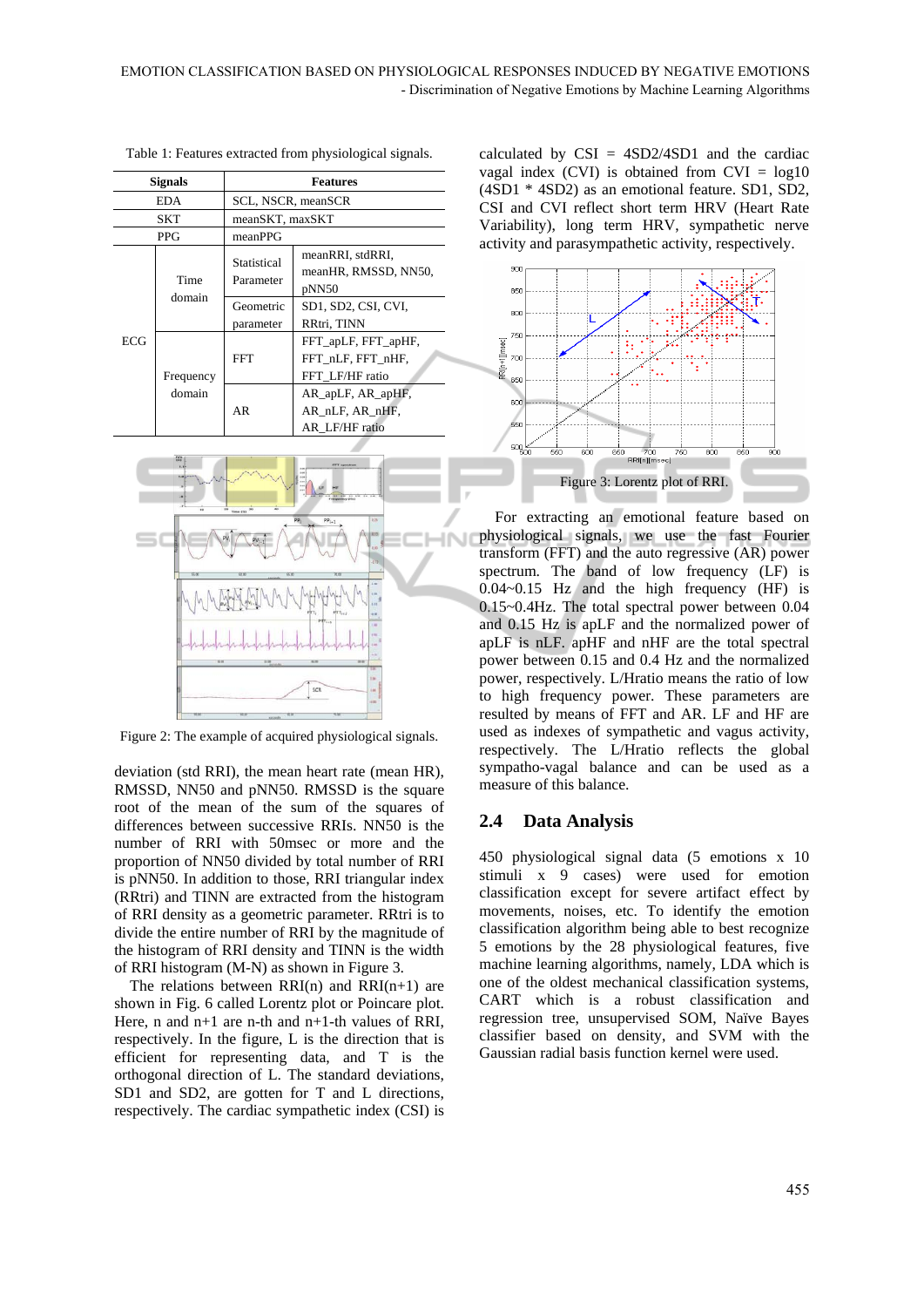## **3 RESULTS OF EMOTION CLASSIFICATION**

The 28 features extracted from physiological signals were applied to emotion classification algorithms, i.e., LDA, CART, SOMs, Naïve Bayes and SVM for emotion classification of 5 emotions. Table 2 shows the result of emotion classification by 5 algorithms.

Table 2: Result of emotion classification by 5 machine learning algorithms.

| <b>Algorithm</b> | Accuracy $(\% )$ | <b>Features</b> (N) |  |  |
|------------------|------------------|---------------------|--|--|
| LDA              | 41.3             | 28                  |  |  |
| CART             | 78.2             | 28                  |  |  |
| <b>SOMs</b>      | 45.8             | 28                  |  |  |
| Naïve Bayes      | 73.3             | 28                  |  |  |
| <b>SVM</b>       | 100.0            | 28                  |  |  |

In analysis of LDA, sadness was recognized by LDA with 35.6%, anger 33.3, fear 50.5%, surprise 38.8%, and stress 49.0% (Table 3).

Table 3: Result of emotion classification by LDA.

|                | <b>Sadness</b> | Anger | Fear | <b>Surprise</b> | <b>Stress</b> | <b>Total</b> |
|----------------|----------------|-------|------|-----------------|---------------|--------------|
| <b>Sadness</b> | 35.6           | 22.1  | 14.4 | 6.7             | 21.2          | 100.0        |
| Anger          | 14.3           | 33.3  | 23.8 | 6.7             | 21.9          | 100.0        |
| Fear           | 9.9            | 12.9  | 50.5 | 13.9            | 12.9          | 100.0        |
| Surprise       | 10.7           | 16.5  | 15.5 | 38.8            | 18.4          | 100.0        |
| <b>Stress</b>  | 12.0           | 15.0  | 9.0  | 15.0            | 49.0          | 100.0        |

CART provided accuracy of 78.2% when it classified all emotions. In sadness, accuracy of 85.6% was achieved with CART, 77.1% in anger, 79.2% in fear, 72.8% in surprise and 76.0% in stress (Table 4).

Table 4: Result of emotion classification by CART.

|                | <b>Sadness</b> | Anger | Fear | <b>Surprise</b> | <b>Stress</b> | <b>Total</b> |
|----------------|----------------|-------|------|-----------------|---------------|--------------|
| <b>Sadness</b> | 85.6           | 3.8   | 2.9  | 2.9             | 4.8           | 100.0        |
| Anger          | 9.5            | 77.1  | 1.9  | 3.8             | 7.6           | 100.0        |
| Fear           | 2.0            | 7.9   | 79.2 | 2.0             | 8.9           | 100.0        |
| Surprise       | 4.9            | 6.8   | 9.7  | 72.8            | 5.8           | 100.0        |
| <b>Stress</b>  | 9.0            | 5.0   | 6.0  | 4.0             | 76.0          | 100.0        |

The result of emotion classification using SOMs showed that according to orders of sadness, anger, fear, surprise, and stress, recognition accuracy of 73.1%, 42.9%, 38.6%, 41.7%, and 32.0% were obtained by SOMs (Table 5).

Table 5: Result of emotion classification by SOMs.

|                | <b>Sadness</b> | Anger | Fear | <b>Surprise</b> | <b>Stress</b> | <b>Total</b> |
|----------------|----------------|-------|------|-----------------|---------------|--------------|
| <b>Sadness</b> | 73.1           | 7.7   | 4.8  | 9.6             | 4.8           | 100.0        |
| Anger          | 24.8           | 42.9  | 11.4 | 10.5            | 10.5          | 100.0        |
| Fear           | 31.7           | 14.9  | 38.6 | 9.9             | 5.0           | 100.0        |
| Surprise       | 23.3           | 9.7   | 15.5 | 41.7            | 9.7           | 100.0        |
| <b>Stress</b>  | 27.0           | 13.0  | 9.0  | 19.0            | 32.0          | 100.0        |

The accuracy of Naïve Bayes algorithm to classify all emotion was 73.3%. And each emotion was recognized by Naïve Bayes with 77.9% of sadness, 72.4% of anger, 78.2% of fear, 59.2% of surprise and 79.0% of stress (Table 6).

Table 6: Result of emotion classification by NAÏVE BAYES.

|                | <b>Sadness</b> | Anger | Fear | <b>Surprise</b> | <b>Stress</b> | <b>Total</b> |
|----------------|----------------|-------|------|-----------------|---------------|--------------|
| <b>Sadness</b> | 77.9           | 3.8   | 2.9  | 4.8             | 10.6          | 100.0        |
| Anger          | 1.9            | 72.4  | 8.6  | 4.8             | 12.4          | 100.0        |
| Fear           | 5.0            | 6.9   | 78.2 | 3.0             | 6.9           | 100.0        |
| Surprise       | 5.8            | 12.6  | 8.7  | 59.2            | 13.6          | 100.0        |
| <b>Stress</b>  | 14.0           | 3.0   | 2.0  | 2.0             | 79.0          | 100.0        |
|                |                |       |      |                 |               |              |

Finally, accuracy of SVM was 100.0% and classifications of each emotion were 100.0% in all emotions (Table 7).

Table 7: Result of emotion classification by SVM.

|                | <b>Sadness</b> | Anger | Fear  | <b>Surprise</b> | <b>Stress</b> | <b>Total</b> |
|----------------|----------------|-------|-------|-----------------|---------------|--------------|
| <b>Sadness</b> | 100.0          | 0.0   | 0.0   | 0.0             | 0.0           | 100.0        |
| Anger          | 0.0            | 100.0 | 0.0   | 0.0             | 0.0           | 100.0        |
| Fear           | 0.0            | 0.0   | 100.0 | 0.0             | 0.0           | 100.0        |
| Surprise       | 0.0            | 0.0   | 0.0   | 100.0           | 0.0           | 100.0        |
| <b>Stress</b>  | 0.0            | 0.0   | 0.0   | 0.0             | 100.0         | 100.0        |

## **4 CONCLUSIONS**

This study was to identify the optimal emotion recognition algorithm for classifying negative emotions, sadness, anger, fear, surprise, and stress. Our result showed that SVM is the best algorithm being able to classify these emotions. The SVM showed that an accuracy much higher chance probability when applied to physiological signal databases. SVM is designed for two class classification by finding the optimal hyperplane where the expected classification error of test samples is minimized. This was utilized as a pattern classifier to overcome the difficulty in pattern classification due to the large amount of within-class variation of features and the overlap between classes, although the features were carefully extracted (Takahashi, 2004). However, our result is the